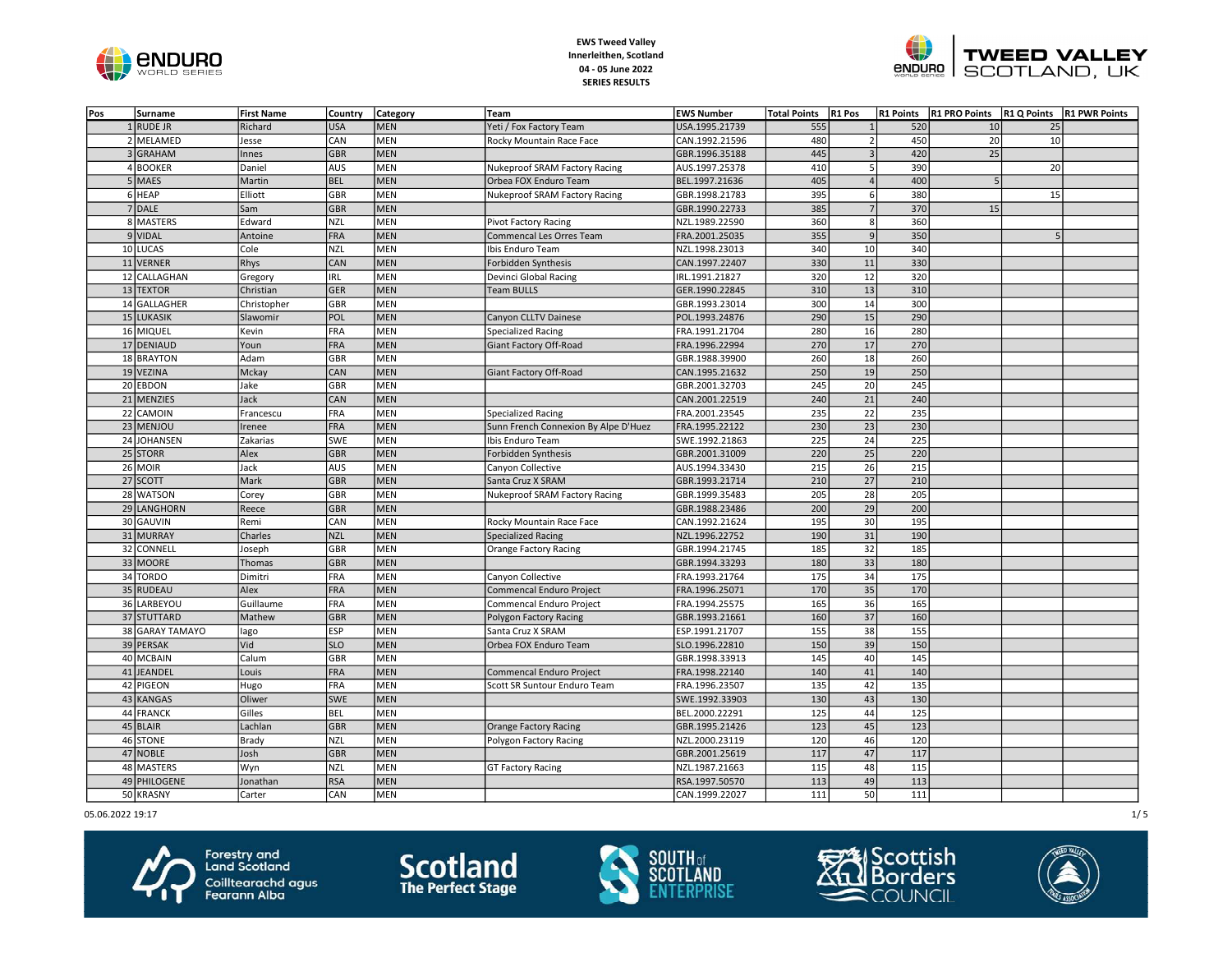



| Pos | Surname            | <b>First Name</b> | Country    | Category    | Team                                 | <b>EWS Number</b> | <b>Total Points</b> | R <sub>1</sub> Pos | R1 Points       | R1 PRO Points R1 Q Points | <b>R1 PWR Points</b> |
|-----|--------------------|-------------------|------------|-------------|--------------------------------------|-------------------|---------------------|--------------------|-----------------|---------------------------|----------------------|
|     | 51 BUCHANAN        | Lewis             | <b>GBR</b> | <b>MEN</b>  |                                      | GBR.1993.21608    | 109                 | 51                 | 109             |                           |                      |
|     | 52 WARNET          | Manu              | <b>NED</b> | <b>MEN</b>  |                                      | NED.2001.26267    | 107                 | 52                 | 107             |                           |                      |
|     | 53 WALKER          | Matthew           | <b>NZL</b> | <b>MEN</b>  | <b>Pivot Factory Racing</b>          | NZL.1990.21846    | 105                 | $\overline{53}$    | 105             |                           |                      |
|     | 54 BOX             | Archie            | GBR        | MEN         |                                      | GBR.1998.23201    | 103                 | 54                 | 103             |                           |                      |
|     | 55 DRACH           | Torben            | <b>GER</b> | <b>MEN</b>  | RAAW // Levelnine Gravity            | GER.1998.22419    | 101                 | 55                 | 101             |                           |                      |
|     | 56 BORGES          | Jose              | POR        | <b>MEN</b>  | Canyon Collective                    | POR.1990.21669    | 99                  | 56                 | 99              |                           |                      |
|     | 57 ROPELATO        | Mitch             | <b>USA</b> | <b>MEN</b>  | Cannondale Enduro                    | USA.1992.22734    | 97                  | 57                 | 97              |                           |                      |
|     | 58 LUTHI           | Patrick           | <b>SUI</b> | <b>MEN</b>  |                                      | SUI.1992.22607    | 95                  | 58                 | 95              |                           |                      |
|     | 59 WALL            | Evan              | CAN        | <b>MEN</b>  | Devinci Global Racing                | CAN.1999.23531    | 93                  | 59                 | 93              |                           |                      |
|     | 60 SECONDI         | Nathan            | FRA        | MEN         | Fulgur Factory Team Valdinievole     | FRA.1999.22133    | 91                  | 60                 | 91              |                           |                      |
|     | 61 HOLOWKO         | Alex              | <b>GBR</b> | MEN         |                                      | GBR.1990.21357    | 89                  | 61                 | 89              |                           |                      |
|     | 62 BLAHA           | Vojtech           | <b>CZE</b> | MEN         |                                      | CZE.1999.22684    | 87                  | 62                 | 87              |                           |                      |
|     | 63 BURNS CONTRERAS | Pedro             | <b>CHI</b> | MEN         | <b>Trek Factory Racing</b>           | CHI.1997.21729    | 85                  | 63                 | 85              |                           |                      |
|     | 64 SMITH           | Joseph            | GBR        | <b>MEN</b>  |                                      | GBR.1990.37383    | 83                  | 64                 | 83              |                           |                      |
|     | 65 MORGAN          | <b>Myles</b>      | <b>USA</b> | <b>MEN</b>  |                                      | USA.2001.24399    | 81                  | 65                 | 81              |                           |                      |
|     | 66 DE VOCHT        | Bart              | BEL        | <b>MEN</b>  |                                      | BEL.1992.23075    | 79                  | 66                 | 79              |                           |                      |
|     | 67 HURLEY          | Joshua            | <b>GBR</b> | <b>MEN</b>  |                                      | GBR.1995.27543    | 77                  | 67                 | $\overline{77}$ |                           |                      |
|     | 68 TEJCHMAN        | Premek            | <b>CZE</b> | <b>MEN</b>  |                                      | CZE.1988.22389    | 75                  | 68                 | 75              |                           |                      |
|     | 69 VENDEMMIA       | Mirco             | <b>ITA</b> | <b>MEN</b>  | Cannondale Enduro                    | ITA.1998.21871    | 73                  | 69                 | $\overline{73}$ |                           |                      |
|     | 70 WILSON          | Thomas            | GBR        | <b>MEN</b>  | <b>Orange Factory Racing</b>         | GBR.2000.22553    | 71                  | 70                 | $\overline{71}$ |                           |                      |
|     | 71 HUTCHENS        | Chris             | <b>GBR</b> | <b>MEN</b>  |                                      | GBR.1989.22999    | 69                  | 71                 | 69              |                           |                      |
|     | 72 SHUCKSMITH      | Samuel            | GBR        | <b>MEN</b>  |                                      | GBR.1990.23007    | 67                  | 72                 | 67              |                           |                      |
|     | 73 JONES           | Jono              | <b>GBR</b> | <b>MEN</b>  | Propain Factory Enduro               | GBR.1994.37370    | 65                  | 73                 | 65              |                           |                      |
|     | 74 CARROLL         | Gavin             | IRL        | <b>MEN</b>  |                                      | IRL.1993.35848    | 63                  | 74                 | 63              |                           |                      |
|     | 75 NICOLAI         | Florian           | <b>FRA</b> | <b>MEN</b>  | <b>BH Enduro Racing Team</b>         | FRA.1993.21749    | 61                  | 75                 | 61              |                           |                      |
|     | 76 HARRIS          | <b>Bradley</b>    | <b>NZL</b> | MEN         | Theory Racing p/b ProBikeKit         | NZL.2001.27637    | 59                  | 76                 | 59              |                           |                      |
|     | 77 JENSEN          | Henrik            | <b>GBR</b> | MEN         |                                      | GBR.1998.25933    | 57                  | 77                 | 57              |                           |                      |
|     | 78 HAMMOND         | Chubbie           | GBR        | MEN         |                                      | GBR.1996.37418    | 55                  | 78                 | 55              |                           |                      |
|     | 79 SCOTT           | Riley             | <b>GBR</b> | <b>MEN</b>  |                                      | GBR.2000.38625    | 53                  | 79                 | 53              |                           |                      |
|     | 80 HEINIGER        | Nils              | <b>NZL</b> | <b>MEN</b>  |                                      | NZL.1999.25218    | 50                  | 80                 | 50              |                           |                      |
|     | 81 HALE            | Ant               | <b>GBR</b> | <b>MEN</b>  | Nukeproof SRAM Factory Racing        | GBR.1994.35957    | 47                  | 81                 | 47              |                           |                      |
|     | 82 OMDAL           | Oskar             | <b>NOR</b> | <b>MEN</b>  |                                      | NOR.2000.32277    | 45                  | 82                 | 45              |                           |                      |
|     | 83 JAMES           | <b>Myles</b>      | <b>GBR</b> | <b>MEN</b>  |                                      | GBR.1995.35092    | 43                  | 83                 | 43              |                           |                      |
|     | 84 FAGERBERG       | Philip            | SWE        | MEN         |                                      | SWE.1996.25802    | 40                  | 84                 | 40              |                           |                      |
|     | 85 GALY            | Theo              | <b>FRA</b> | <b>MEN</b>  | Sunn French Connexion By Alpe D'Huez | FRA.1990.21691    | 37                  | 85                 | 37              |                           |                      |
|     | 86 FRANCARDO       | Tommaso           | <b>ITA</b> | <b>IMEN</b> |                                      | ITA.1997.22813    | $\overline{35}$     | 86                 | 35              |                           |                      |
|     | 87 WILDHABER       | Gustav            | SUI        | <b>MEN</b>  | <b>Cube Action Team</b>              | SUI.1988.21848    | 33                  | 87                 | 33              |                           |                      |
|     | 88 CAVAYE          | Andrew            | AUS        | <b>MEN</b>  |                                      | AUS.1996.24678    | 30                  | 88                 | 30              |                           |                      |
|     | 89 HAMILTON        | Connor            | <b>NZL</b> | <b>MEN</b>  |                                      | NZL.1996.24882    | 27                  | 89                 | 27              |                           |                      |
|     | 90 HARKER          | Jack              | GBR        | MEN         |                                      | GBR.1998.33252    | 26                  | 90                 | 26              |                           |                      |
|     | 91 PROCHYRA        | Jordan            | <b>AUS</b> | <b>MEN</b>  |                                      | AUS.1994.21674    | 25                  | 91                 | 25              |                           |                      |
|     | 92 ESCUDIER        | Thomas            | <b>FRA</b> | MEN         |                                      | FRA.1991.21945    | 24                  | 92                 | 24              |                           |                      |
|     | 93 HEBERT          | Ambroise          | <b>FRA</b> | MEN         |                                      | FRA.1993.21934    | 23                  | 93                 | $\overline{23}$ |                           |                      |
|     | 94 NEWELL          | Jake              | <b>AUS</b> | MEN         |                                      | AUS.1993.24612    | 22                  | 94                 | $\overline{22}$ |                           |                      |
|     | 95 BROWN           | Chris             | IRL        | <b>MEN</b>  |                                      | IRL.1995.33325    | $\overline{21}$     | 95                 | $\overline{21}$ |                           |                      |
|     | 96 LANDMARK        | Ola Javold        | <b>NOR</b> | <b>MEN</b>  |                                      | NOR.1999.25289    | 20                  | 96                 | 20              |                           |                      |
|     | 97 RYAN            | Fergus            | <b>GBR</b> | <b>MEN</b>  |                                      | GBR.1993.22458    | 19                  | 97                 | 19              |                           |                      |
|     | 98 TOOKE           | Jacob             | CAN        | <b>MEN</b>  |                                      | CAN.1999.22078    | 18                  | 98                 | 18              |                           |                      |
|     | 99 DONALDSON       | Gary              | <b>IRL</b> | <b>MEN</b>  |                                      | IRL.1995.38688    | 17                  | 99                 | 17              |                           |                      |
|     | 100 BRATSCHI       | Tim               | SUI        | MEN         |                                      | SUI.1988.23005    | 16                  | 100                | 16              |                           |                      |

05.06.2022 19:17 2/ 5







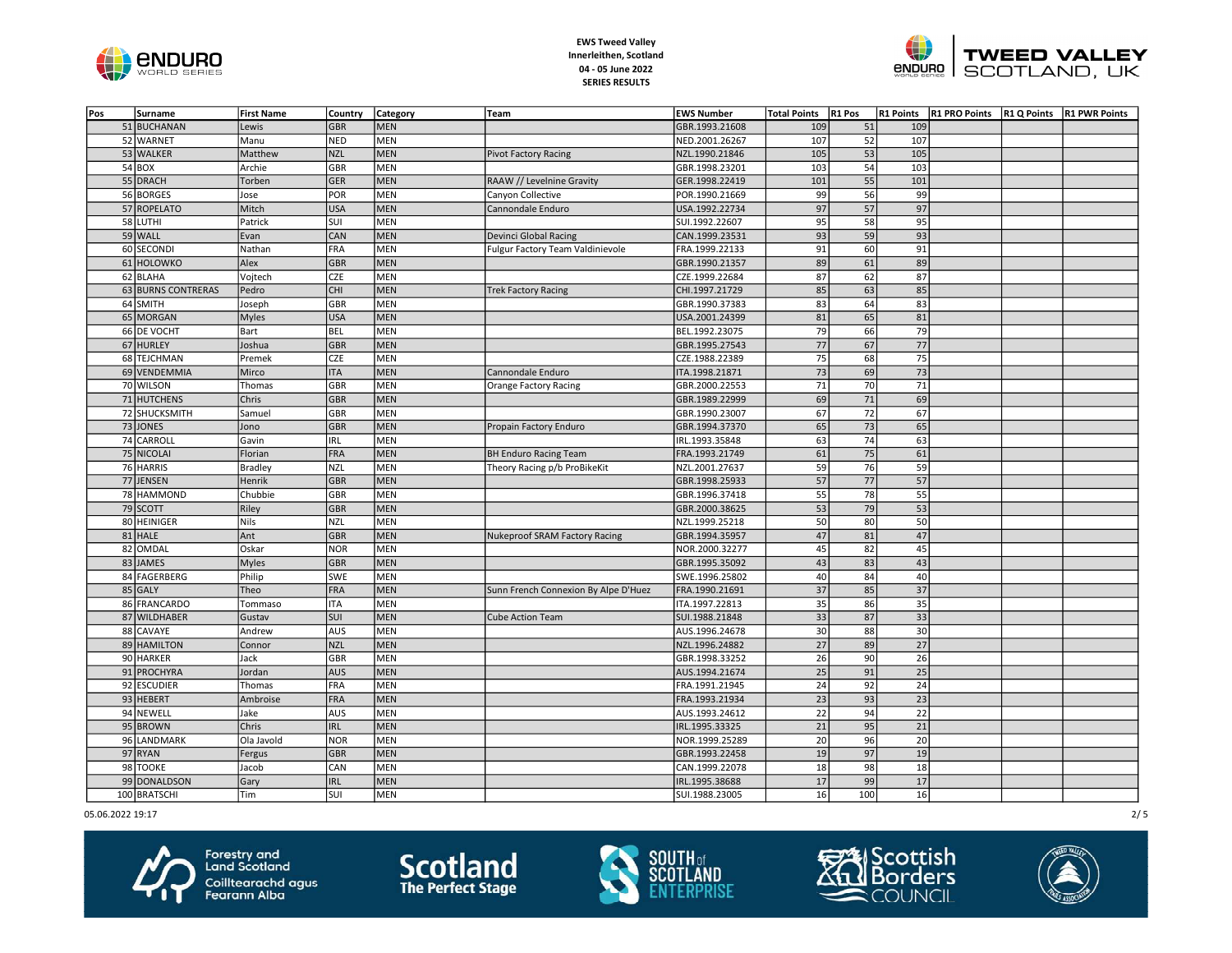



| Pos | Surname              | <b>First Name</b> | Country    | Category         | Team                             | <b>EWS Number</b> | <b>Total Points</b> | R <sub>1</sub> Pos |                 | R1 Points R1 PRO Points R1 Q Points R1 PWR Points |    |  |
|-----|----------------------|-------------------|------------|------------------|----------------------------------|-------------------|---------------------|--------------------|-----------------|---------------------------------------------------|----|--|
|     | 101 ADAMI            | <b>Maxim</b>      | <b>CZE</b> | <b>MEN</b>       |                                  | CZE.2001.22512    | 15                  | 101                | 15              |                                                   |    |  |
|     | 102 ENNIS            | Ross              | <b>IRL</b> | <b>MEN</b>       |                                  | IRL.2001.25954    | 14                  | 102                | 14              |                                                   |    |  |
|     | 103 LAMBERT          | Louis             | FRA        | <b>MEN</b>       | <b>Hotlines Nukeproof Racing</b> | FRA.1999.37231    | 13                  | 103                | 13              |                                                   |    |  |
|     | 104 RONZON           | Erwin             | <b>ITA</b> | MEN              |                                  | ITA.1997.21868    | 12                  | 104                | 12              |                                                   |    |  |
|     | 105 RYAN             | Cameron           | AUS        | <b>MEN</b>       |                                  | AUS.1995.23609    | 11                  | 105                | 11              |                                                   |    |  |
|     | 106 RANGER           | Lewis             | GBR        | <b>MEN</b>       |                                  | GBR.1999.38588    | 10                  | 106                | 10 <sup>1</sup> |                                                   |    |  |
|     | 107 WOLFE            | Daniel            | <b>IRL</b> | <b>MEN</b>       | Polygon Factory Racing           | IRL.1988.22250    | 9                   | 107                | 9               |                                                   |    |  |
|     | 108 LUPATO           | Denny             | <b>ITA</b> | <b>MEN</b>       |                                  | ITA.1992.22852    | 8                   | 108                | 8               |                                                   |    |  |
|     | 109 BERRY            | Matthew           | <b>NZL</b> | <b>MEN</b>       |                                  | NZL.2000.23138    |                     | 109                | $\overline{7}$  |                                                   |    |  |
|     | 110 FABRE            | Enzo              | FRA        | <b>MEN</b>       |                                  | FRA.2001.35441    | 6                   | 110                | 6 <sup>1</sup>  |                                                   |    |  |
|     | $111$ ROSSI          | Saben             | <b>USA</b> | <b>MEN</b>       |                                  | USA.1985.23371    | 5                   | 111                | $\overline{5}$  |                                                   |    |  |
|     | 112 COULTHARD        | Aidan             | GBR        | <b>MEN</b>       |                                  | GBR.1996.33292    | $\overline{4}$      | 112                | 4 <sup>1</sup>  |                                                   |    |  |
|     | 113 DERKUM           | Christian         | GER        | <b>MEN</b>       | RAAW // Levelnine Gravity        | GER.1991.23043    | $\overline{3}$      | 113                | $\overline{3}$  |                                                   |    |  |
|     | 114 SWANBECK         | Daniel            | <b>SWE</b> | <b>MEN</b>       |                                  | SWE.1990.32435    | $\overline{2}$      | 114                | 2               |                                                   |    |  |
|     | 115 SCHWENK          | Robert            | GER        | <b>MEN</b>       |                                  | GER.1994.23041    |                     | 115                | $\overline{1}$  |                                                   |    |  |
|     | 1 AUSTERMUHLE        | Ian               | GBR        | MEN   Master 35+ |                                  | GBR.1980.21590    | 325                 | $\overline{1}$     | 300             | 15                                                | 10 |  |
|     | 2 FORREST            | Gary              | <b>GBR</b> | MEN   Master 35+ |                                  | GBR.1986.52315    | 275                 | $\overline{2}$     | 250             | 10                                                | 15 |  |
|     | 3 ROBINSON           | Sean              | GBR        | MEN   Master 35+ |                                  | GBR.1983.22012    | 225                 | $\overline{3}$     | 220             |                                                   | 5  |  |
|     | 4 AMOUR              | Karim             | FRA        | MEN   Master 35+ | <b>BH Enduro Racing Team</b>     | FRA.1975.21696    | 200                 |                    | 200             |                                                   |    |  |
|     | 5 WEIDEMANN          | Mads              | DEN        | MEN   Master 35+ |                                  | DEN.1982.33629    | 195                 | .5                 | 190             | -5                                                |    |  |
|     | 6 BROOKES            | Martyn            | GBR        | MEN   Master 35+ |                                  | GBR.1987.23008    | 180                 | 6                  | 180             |                                                   |    |  |
|     | 7 HUGHES             | James             | GBR        | MEN   Master 35+ |                                  | GBR.1979.25577    | 170                 | 7                  | 170             |                                                   |    |  |
|     | 8 LAUDER             | <b>Bradley</b>    | <b>NZL</b> | MEN   Master 35+ |                                  | NZL.1985.27531    | 160                 | 8 <sup>2</sup>     | 160             |                                                   |    |  |
|     | 9 WRIGHT             | Mat               | GBR        | MEN   Master 35+ |                                  | GBR.1980.35435    | 150                 | 9                  | 150             |                                                   |    |  |
|     | 10 FARRER            | Dan               | GBR        | MEN   Master 35+ |                                  | GBR.1982.25481    | 125                 | 10                 | 125             |                                                   |    |  |
|     | 11 JOHNSEN           | Espen             | <b>NOR</b> | MEN   Master 35+ |                                  | NOR.1980.22840    | 115                 | 11                 | 115             |                                                   |    |  |
|     | 12 LOCHHEAD          | Andrew            | <b>GBR</b> | MEN   Master 35+ |                                  | GBR.1984.25456    | 100                 | 12                 | 100             |                                                   |    |  |
|     | 13 LITTLE            | Liam              | GBR        | MEN   Master 35+ |                                  | GBR.1985.21621    | 90                  | 13                 | 90              |                                                   |    |  |
|     | 14 STEWART           | Neil              | GBR        | MEN   Master 35+ |                                  | GBR.1984.36919    | 85                  | 14                 | 85              |                                                   |    |  |
|     | 15 CARREZ            | Cedric            | FRA        | MEN   Master 35+ | Lapierre Zipp Collective         | FRA.1978.23588    | 80                  | 15                 | 80              |                                                   |    |  |
|     | 16 SCOTT             | Darren            | <b>GBR</b> | MEN   Master 35+ |                                  | GBR.1971.22334    | 75                  | 16                 | 75              |                                                   |    |  |
|     | 17 O BRIEN           | Glyn              | <b>IRL</b> | MEN   Master 35+ |                                  | IRL.1977.22983    | 70                  | 17                 | <b>70</b>       |                                                   |    |  |
|     | 18 MORO              | Thomas            | GBR        | MEN   Master 35+ |                                  | GBR.1985.37891    | 65                  | 18                 | 65              |                                                   |    |  |
|     | 19 BERNARD           | Guillaume         | FRA        | MEN   Master 35+ |                                  | FRA.1983.22861    | 60                  | 19                 | 60              |                                                   |    |  |
|     | 20 CIZINSKY          | Milan             | <b>CZE</b> | MEN   Master 35+ |                                  | CZE.1974.22018    | 55                  | 20                 | 55              |                                                   |    |  |
|     | 21 CALVEZ            | Mathieu           | FRA        | MEN   Master 35+ | <b>Hotlines Nukeproof Racing</b> | FRA.1986.22152    | 50                  | 21                 | 50              |                                                   |    |  |
|     | 22 LAWWILL           | Joe               | <b>USA</b> | MEN   Master 35+ |                                  | USA.1970.24749    | 45                  | 22                 | 45              |                                                   |    |  |
|     | 23 JONES             | Sion              | <b>GBR</b> | MEN   Master 35+ |                                  | GBR.1976.23430    | 40                  | 23                 | 40              |                                                   |    |  |
|     | 24 MCNEIL            | John              | GBR        | MEN   Master 35+ |                                  | GBR.1969.21394    | 35                  | 24                 | 35              |                                                   |    |  |
|     | 25 WARD              | Joe               | <b>IRL</b> | MEN   Master 35+ |                                  | IRL.1971.22541    | 30                  | 25                 | 30              |                                                   |    |  |
|     | 26 BERG FRIDTJOFSSON | Helgi             | <b>ISL</b> | MEN   Master 35+ |                                  | ISL.1979.26131    | 25                  | 26                 | $\overline{25}$ |                                                   |    |  |
|     | 27 EICHINGER         | Christoph         | GER        | MEN   Master 35+ |                                  | GER.1980.39926    | 20                  | 27                 | 20              |                                                   |    |  |
|     | 28 BLACKMORE         | Chris             | GBR        | MEN   Master 35+ |                                  | GBR.1975.35374    | $15$                | 28                 | 15              |                                                   |    |  |
|     | 29 KARB              | Ingo              | GER        | MEN   Master 35+ |                                  | GER.1973.27505    | $10\,$              | 29                 | 10              |                                                   |    |  |
|     | 30 NABLO             | <b>Brooks</b>     | <b>USA</b> | MEN   Master 35+ |                                  | USA.1983.40195    | 5                   | 30                 | 5               |                                                   |    |  |
|     | 1 MEIER-SMITH        | Luke              | AUS        | MEN   Under 21   | Propain Factory Enduro           | AUS.2002.25147    | 330                 | $\overline{1}$     | 300             | 15                                                | 15 |  |
|     | 2 SHERLOCK           | Seth              | CAN        | MEN   Under 21   |                                  | CAN.2002.40432    | 260                 | $\overline{2}$     | 250             |                                                   | 10 |  |
|     | 3 GILCHRIST          | Ryan              | AUS        | MEN   Under 21   |                                  | AUS.2002.36859    | 220                 | $\overline{3}$     | 220             |                                                   |    |  |
|     | 4 BRODIE             | William           | <b>GBR</b> | MEN   Under 21   |                                  | GBR.2004.37689    | 205                 | $\overline{4}$     | 200             | 5                                                 |    |  |
|     | 5 RANDELL            | Jayden            | GBR        | MEN   Under 21   |                                  | GBR.2003.27895    | 190                 | 5 <sup>1</sup>     | 190             |                                                   |    |  |

05.06.2022 19:17 3/ 5







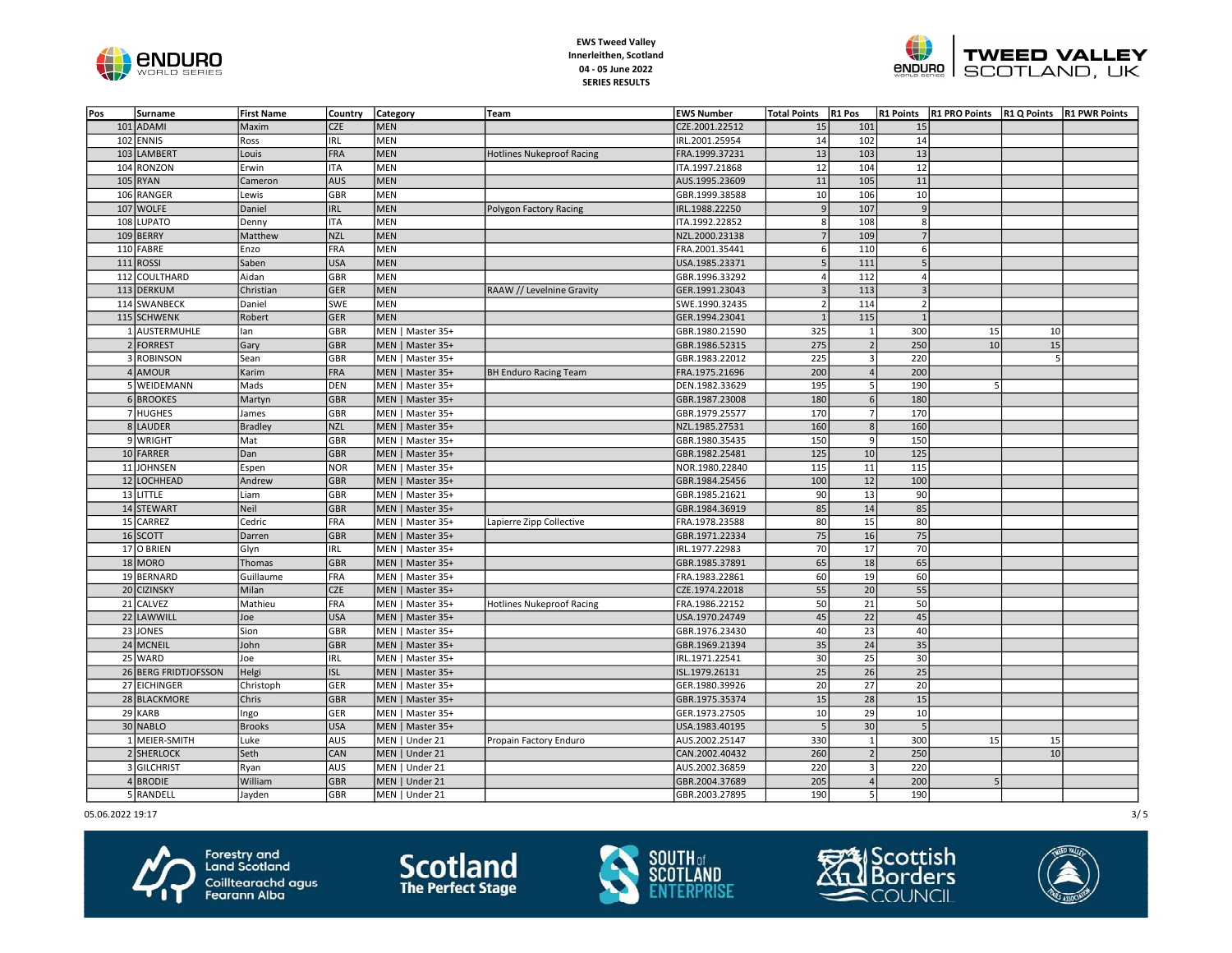



| Pos | Surname           | <b>First Name</b> | <b>Country</b> | Category       | Team                                 | <b>EWS Number</b> | <b>Total Points</b> | R <sub>1</sub> Pos |                          | R1 Points R1 PRO Points R1 Q Points R1 PWR Points |    |  |
|-----|-------------------|-------------------|----------------|----------------|--------------------------------------|-------------------|---------------------|--------------------|--------------------------|---------------------------------------------------|----|--|
|     | 6 PIERCY          | Jack              | <b>GBR</b>     | MEN   Under 21 | Commencal Les Orres Team             | GBR.2004.36927    | 180                 | 6 <sup>1</sup>     | 180                      |                                                   |    |  |
|     | 7 SCHEELE         | William           | <b>NOR</b>     | MEN   Under 21 |                                      | NOR.2003.33415    | 170                 |                    | 170                      |                                                   |    |  |
|     | 8 HANCOCK         | Emmett            | CAN            | MEN   Under 21 |                                      | CAN.2002.37051    | 160                 | 8 <sup>2</sup>     | 160                      |                                                   |    |  |
|     | 9JOHNSTON         | Guy               | <b>NZL</b>     | MEN   Under 21 |                                      | NZL.2003.50550    | 150                 | -9                 | 150                      |                                                   |    |  |
|     | 10 CREWTHER       | Matt              | GBR            | MEN   Under 21 |                                      | GBR.2002.31956    | 125                 | 10                 | 125                      |                                                   |    |  |
|     | 11 FAIRBROTHER    | Matthew           | NZL            | MEN   Under 21 |                                      | NZL.2004.35439    | 115                 | 11                 | 115                      |                                                   |    |  |
|     | $12$ PEREZ        | Enzo              | FRA            | MEN   Under 21 | <b>Tribe Pyrenees Gravity</b>        | FRA.2004.38362    | 100                 | 12                 | 100                      |                                                   |    |  |
|     | 13 BROWN          | Lewis             | GBR            | MEN   Under 21 |                                      | GBR.2002.37821    | 90                  | 13                 | 90                       |                                                   |    |  |
|     | 14 HELLY          | Johnathan         | <b>CAN</b>     | MEN   Under 21 |                                      | CAN.2003.27147    | 85                  | 14                 | 85                       |                                                   |    |  |
|     | 15 BERTINI        | Lisandru          | FRA            | MEN   Under 21 | Lapierre Zipp Collective             | FRA.2004.36198    | 80                  | 15                 | 80                       |                                                   |    |  |
|     | 16 WAYMAN         | Alex              | <b>NZL</b>     | MEN   Under 21 |                                      | NZL.2004.35117    | 75                  | 16                 | 75                       |                                                   |    |  |
|     | 17 ESCHLER        | Lasse             | GER            | MEN   Under 21 |                                      | GER.2005.37539    | 70                  | 17                 | 70                       |                                                   |    |  |
|     | 18 WHITE          | Ronan             | <b>GBR</b>     | MEN   Under 21 |                                      | GBR.2002.36972    | 65                  | 18                 | 65                       |                                                   |    |  |
|     | 19 LESQUIR        | Tom               | FRA            | MEN   Under 21 | <b>Hotlines Nukeproof Racing</b>     | FRA.2003.36215    | 60                  | 19                 | 60                       |                                                   |    |  |
|     | 20 KAUX           | Marin             | FRA            | MEN   Under 21 | <b>Tribe Pyrenees Gravity</b>        | FRA.2002.30383    | 55                  | 20                 | 55                       |                                                   |    |  |
|     | 21 FOURCADE       | Luca              | FRA            | MEN   Under 21 | <b>Tribe Pyrenees Gravity</b>        | FRA.2003.35944    | 50                  | 21                 | 50                       |                                                   |    |  |
|     | 22 COPE           | Daniel            | GBR            | MEN   Under 21 |                                      | GBR.2003.36534    | 45                  | 22                 | 45                       |                                                   |    |  |
|     | 23 HEINE          | Geraud            | <b>BEL</b>     | MEN   Under 21 |                                      | BEL.2004.25833    | 40                  | 23                 | 40                       |                                                   |    |  |
|     | 24 VERNHET        | Axel              | <b>FRA</b>     | MEN   Under 21 |                                      | FRA.2002.34183    | $\overline{35}$     | $\overline{24}$    | 35                       |                                                   |    |  |
|     | 25 CLEMENT        | Liam              | GBR            | MEN   Under 21 |                                      | GBR.2004.37661    | 30                  | 25                 | 30                       |                                                   |    |  |
|     | 26 BARTLETT       | Jamie             | <b>NZL</b>     | MEN   Under 21 |                                      | NZL.2002.29529    | 25                  | 26                 | 25                       |                                                   |    |  |
|     | 27 REIS           | Nuno              | POR            | MEN   Under 21 |                                      | POR.2003.36760    | 20                  | 27                 | 20                       |                                                   |    |  |
|     | 28 HUTMAN         | Omer              | <b>ISR</b>     | MEN   Under 21 |                                      | ISR.2004.40015    | 15                  | 28                 | 15                       |                                                   |    |  |
|     | 29 MEIER SMITH    | Remy              | AUS            | MEN   Under 21 | Propain Factory Enduro               | AUS.2004.40508    | 15                  | 44                 |                          | 10                                                | 5  |  |
|     | 30 HARROP         | Zack              | <b>GBR</b>     | MEN   Under 21 |                                      | GBR.2003.30354    | 10                  | 29                 | 10                       |                                                   |    |  |
|     | 31 GOWEIL         | Jonas             | AUT            | MEN   Under 21 | Cube Action Team                     | AUT.2002.36734    | 5                   | 30                 | $\overline{\phantom{a}}$ |                                                   |    |  |
|     | <b>CONOLLY</b>    | Ella              | GBR            | <b>WOMEN</b>   | Cannondale Enduro                    | GBR.1998.21859    | 560                 |                    | 520                      | 20                                                | 20 |  |
|     | 2 BARAONA         | Rebecca           | GBR            | <b>WOMEN</b>   | Yeti / Fox Factory Team              | GBR.1993.21715    | 490                 | $\overline{2}$     | 450                      | 15                                                | 25 |  |
|     | 3 COURDURIER      | Isabeau           | <b>FRA</b>     | <b>WOMEN</b>   | Lapierre Zipp Collective             | FRA.1994.21731    | 460                 |                    | 420                      | 25                                                | 15 |  |
|     | 4 HARNDEN         | Harriet           | GBR            | <b>WOMEN</b>   | <b>Trek Factory Racing</b>           | GBR.2001.22819    | 390                 |                    | 375                      | 10                                                | 5  |  |
|     | 5 LANTHIER NADEAU | Andreane          | CAN            | <b>WOMEN</b>   | Rocky Mountain Race Face             | CAN.1993.21609    | 335                 |                    | 325                      |                                                   | 10 |  |
|     | 6 CHARLES         | <b>Estelle</b>    | FRA            | <b>WOMEN</b>   | Specialized Racing                   | FRA.1997.22205    | 300                 | 6                  | 300                      |                                                   |    |  |
|     | 7 CHARRE          | Morgane           | FRA            | <b>WOMEN</b>   | <b>Pivot Factory Racing</b>          | FRA.1990.21958    | 250                 | $\overline{7}$     | 250                      |                                                   |    |  |
|     | 8 STONE           | Jessica           | GBR            | <b>WOMEN</b>   |                                      | GBR.1990.32154    | 230                 | 8                  | 225                      | 5                                                 |    |  |
|     | 9 MORRISON        | Rae               | <b>NZL</b>     | <b>WOMEN</b>   | Liv Racing                           | NZL.1989.21630    | 200                 | $\overline{9}$     | 200                      |                                                   |    |  |
|     | 10 SCARSI         | Gloria            | <b>ITA</b>     | <b>WOMEN</b>   | Canyon CLLTV Dainese                 | ITA.2000.36425    | 175                 | 10                 | 175                      |                                                   |    |  |
|     | 11 HENDERSON      | Polly             | <b>GBR</b>     | <b>WOMEN</b>   |                                      | GBR.2001.22368    | 150                 | 11                 | 150                      |                                                   |    |  |
|     | 12 RICHTER        | Raphaela          | <b>GER</b>     | <b>WOMEN</b>   | Ibis Enduro Team                     | GER.1997.25746    | 125                 | 12                 | 125                      |                                                   |    |  |
|     | 13 TAYLOR         | Chloe             | GBR            | <b>WOMEN</b>   |                                      | GBR.1998.23462    | 100                 | 13                 | 100                      |                                                   |    |  |
|     | 14 COOK           | Becky             | GBR            | <b>WOMEN</b>   |                                      | GBR.1986.21664    | 95                  | 14                 | 95                       |                                                   |    |  |
|     | 15 PUGIN          | Melanie           | FRA            | <b>WOMEN</b>   | <b>BH Enduro Racing Team</b>         | FRA.1990.21693    | 90                  | 15                 | 90                       |                                                   |    |  |
|     | 16 KOREM          | Noga              | <b>ISR</b>     | <b>WOMEN</b>   | GT Factory Racing                    | ISR.1991.21660    | 80                  | 16                 | 80                       |                                                   |    |  |
|     | 17 MILLER         | Miranda           | <b>CAN</b>     | <b>WOMEN</b>   |                                      | CAN.1990.21687    | 70                  | 17                 | 70                       |                                                   |    |  |
|     | 18 BAUMANN        | Lisa              | sui            | <b>WOMEN</b>   | Commencal Les Orres Team             | SUI.2001.37332    | 60                  | 18                 | 60                       |                                                   |    |  |
|     | 19 FERGUSON       | Louise            | <b>GBR</b>     | <b>WOMEN</b>   | <b>Nukeproof SRAM Factory Racing</b> | GBR.1996.22180    | 40                  | 19                 | 40                       |                                                   |    |  |
|     | 20 WINTON         | Katy              | GBR            | <b>WOMEN</b>   | <b>GT Factory Racing</b>             | GBR.1993.21730    | 35                  | 20                 | 35                       |                                                   |    |  |
|     | $21$ GILL         | Martha            | <b>GBR</b>     | <b>WOMEN</b>   |                                      | GBR.1997.22469    | 30                  | 21                 | 30                       |                                                   |    |  |
|     | 22 DUVERT         | Julie             | FRA            | <b>WOMEN</b>   | Theory Racing p/b ProBikeKit         | FRA.1996.21719    | 25                  | 22                 | 25                       |                                                   |    |  |
|     | 23 JOLIDON        | Sidonie           | <b>SUI</b>     | <b>WOMEN</b>   |                                      | SUI.1987.31073    | 20                  | 23                 | 20                       |                                                   |    |  |
|     | 24 ELLECOSTA      | Nadine            | <b>ITA</b>     | <b>WOMEN</b>   | Abetone FullOut Gravity              | ITA.1999.25437    | 10 <sup>1</sup>     | 24                 | 10                       |                                                   |    |  |

05.06.2022 19:17 4/ 5